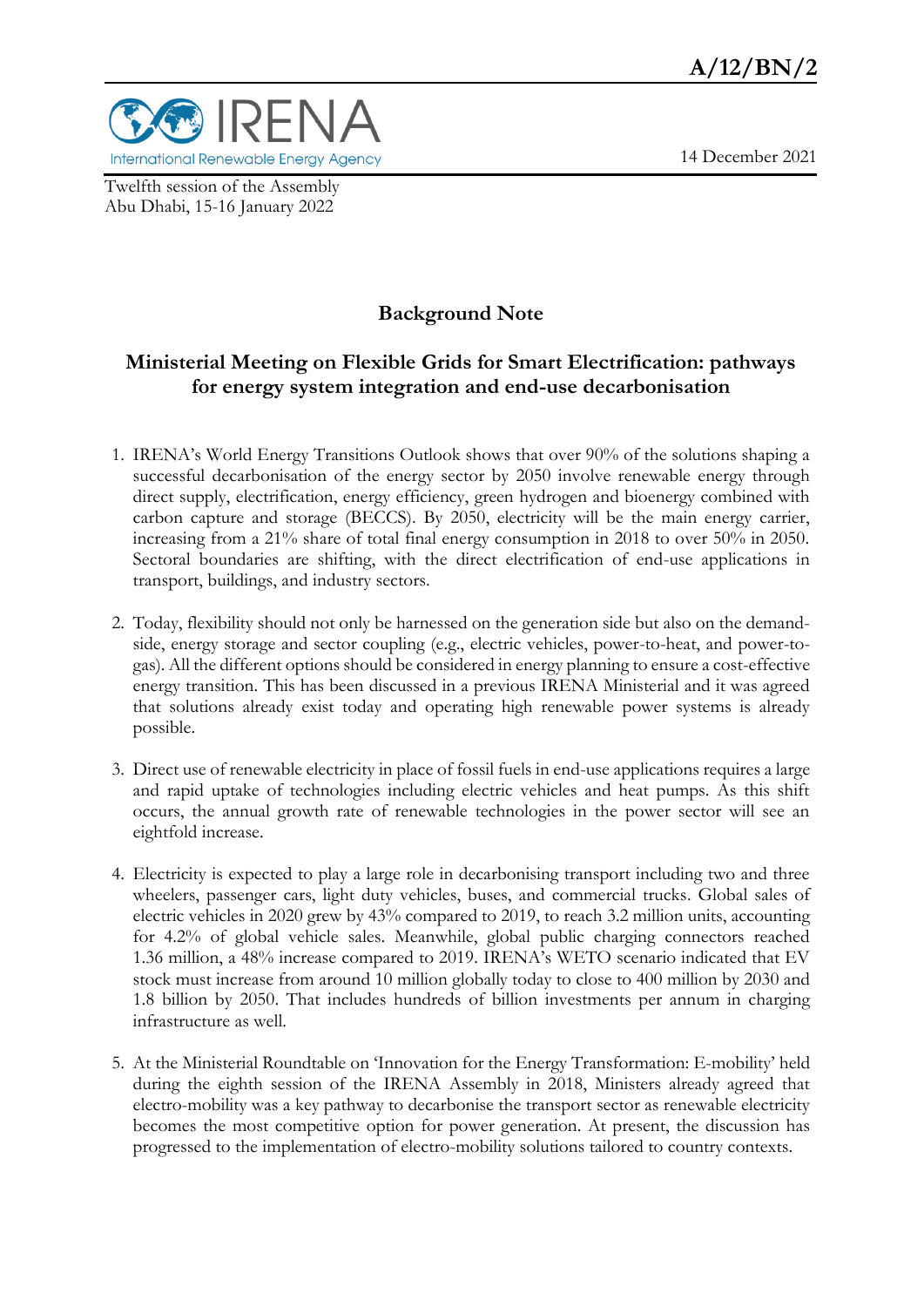# **A/12/BN/2**

- 6. Electricity will also be the key energy carrier in buildings, with its share of final energy use increasing from 32% in 2018 to 56% by 2030 and 73% by 2050. Such a rise implies a doubling of electricity demand in the sector by 2050 compared to the 2018 level, driven by significant electrification of space and water heating, growth in cooling and refrigeration demand and electric cooking. Heat pumps are a key and efficient technology and will grow eight-fold by 2050, increasing the number of units installed from less than 40 million in 2018 to close to 200 million in 2030 and 400 million by 2050.
- 7. Indirect use of renewable electricity in end-use applications, in the form of green hydrogen and its derivatives, would account for 8% of final energy use by 2050. Green hydrogen will play an important role in hard-to-decarbonise, energy-intensive sectors like steel, chemicals, long-haul transport, shipping, and aviation. Hydrogen will also help balance renewable electricity supply and demand and serve as long-term seasonal storage. Approximately 5,000 GW of electrolyser capacity will be needed by 2050, up from 0.3 GW today.
- 8. The COP26 in Glasgow acknowledged renewable electricity as the key clean energy carrier for the transition, as demonstrated in the pledges to replace coal with renewables for electricity generation, with more than 23 countries committing to phasing out coal power, as well as the non-binding COP26 pledge to accelerate e-mobility that was signed by 33 countries, several cities and car manufacturers. Those signals are encouraging to nurture the global EV markets but planning to avoid negative impacts in the power sector is crucial.
- 9. By 2030, renewable power should reach 10,700 GW globally, almost quadrupling the current capacity. Rapid scale-up deployment in the coming decade is necessary to set the stage for decarbonisation of the power system and electrification of end-uses by 2050. Such a massive growth in renewable electricity generation must go hand-in-hand with a fast scale-up in infrastructure investments to avoid bottlenecks in the transition towards an electrified energy system.
- 10. For a successful electrification of end-uses, policies and technologies need to address how to manage those additional power loads with the objective of minimising their impact on peak demand and grid congestion, linked to additional infrastructure investments.
- 11. Flexibility is key for reliability. In the past few years, the world has seen power blackouts and major load shedding events in different parts of the world, which were partially related to a lack of power system flexibility. Starting with South Australia in 2016, United Kingdom during Summer 2019, California during the heat wave in Summer 2020, Texas during a winter storm early this year and finally Spain after losing the interconnection with France in Summer this year.
- 12. Flexibility is key for affordability. In Q4 2021, many countries are seeing a steep rise in energy prices, driven by high gas demand for power, industry and heating. In the power sector, gas generators are being required to start-up to cover electricity demand in periods where renewable availability is low, or not enough to cover demand. High gas prices lead to high electricity marginal prices, which is causing high wholesale electricity prices. Reducing the number of hours when gas is generating through a more flexible system, coupled with electrified end-uses could reduce electricity prices.
- 13. As it is clear that electrification with renewables is a key pathway towards the transformation of the energy sector, efforts must focus on effective implementation strategies. Smart electrification, unlocked by technology, digitalisation, innovative regulation, business models and system operation, is crucial to manage the extra load for the power sector and to avoid unnecessary investments. This requires attention and proper planning now for a successful rollout in the following decade.